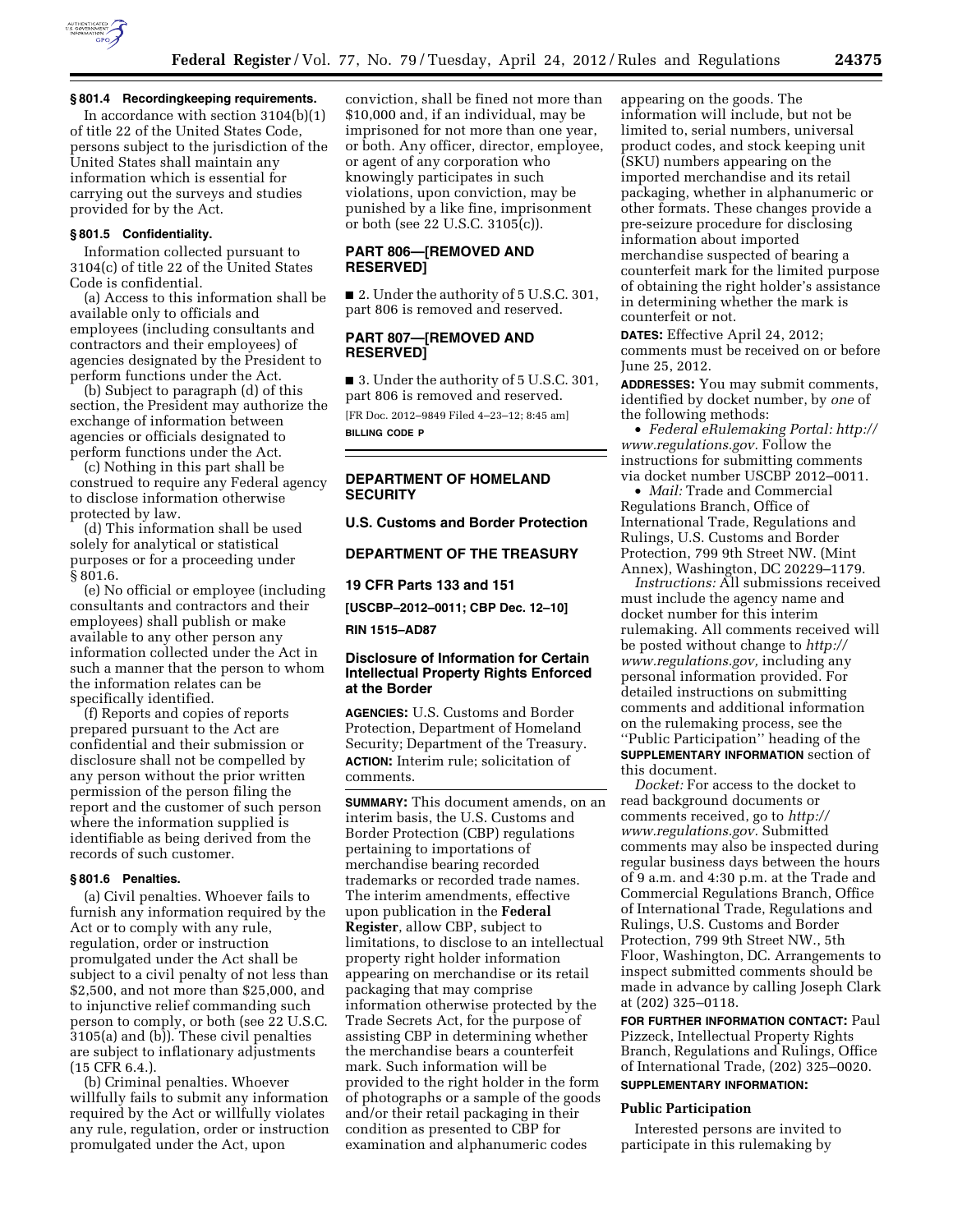submitting written data, views, or arguments on all aspects of the interim rule. CBP also invites comments that relate to the economic, environmental, or federalism effects that might result from this rule. If appropriate to a specific comment, the commenter should reference the specific portion of the rule, explain the reason for any recommended change, and include data, information, or authority that support such recommended change.

#### **Background**

#### *Purpose of the Interim Amendments*

CBP is responsible for border enforcement of intellectual property rights laws and regulations. One of the primary purposes of CBP's efforts to interdict counterfeit imported goods is to protect the public from unsafe and substandard products, which, in some cases, can be a threat to public health and safety, and also a threat to the national security. In particular, counterfeit integrated circuits and electronic components can find their way into critical manufacturing, military, infrastructure, and consumer product applications. In fact, inquiries conducted by Congress and the Department of Defense (DoD) have revealed that counterfeit electronic components, including counterfeit integrated circuits, have entered military and government supply chains, posing a serious threat to our military and government personnel and infrastructure.

Due to the development of sophisticated techniques of some counterfeiters and the highly technical nature of some imported goods, it has become increasingly difficult for CBP to determine whether some goods suspected of bearing counterfeit marks in fact bear counterfeit marks. The current regulation pertaining to goods bearing counterfeit marks does not provide a procedure for disclosing information to right holders to assist CBP in its efforts to identify goods bearing infringing marks, prior to CBP's making a determination to seize.

In this document, CBP is making several changes to subpart C of part 133 of the CBP regulations (19 CFR part 133) regarding the detention of suspect merchandise and the disclosure of information to right holders during detention of goods bearing potentially counterfeit marks and after seizure of goods bearing counterfeit marks. These changes, made on an interim basis and effective on the date of their publication in the **Federal Register**, include a clarifying revision of the current regulation's definition of ''counterfeit

trademark'' and an addition of a 30-day detention period relative to goods suspected of bearing counterfeit marks. These changes will enhance CBP's enforcement capability against increasingly sophisticated counterfeit products that threaten the public health and safety and national security.

## *The Trade Secrets Act and Disclosure Under the Current Regulation*

The Trade Secrets Act (18 U.S.C. 1905) bars the unauthorized disclosure by government officials of any information received in the course of their employment or official duties when such information (also referred to collectively as ''protected information'') ''concerns or relates to the trade secrets, processes, operations, style of work, or apparatus, or to the identity, confidential statistical data, amount or source of any income, profits, losses, or expenditures of any person, firm, partnership, corporation, or association.'' Case law interpreting the statute states that the Act ''appears to cover practically any commercial or financial data collected by any Federal employee from any source'' and that the ''comprehensive catalogue of items'' listed in the Act ''accomplishes essentially the same thing as if it had simply referred to 'all officially collected commercial information' or 'all business and financial data received.' '' *See CNA Fin. Corp.* v. *Donovan,* 830 F.2d 1132, 1140 (D.C. Cir. 1987).

Specifically, the Trade Secrets Act protects those required to furnish commercial or financial information to the government by shielding them from the competitive disadvantage that could result from disclosure of that information by the government. In turn, this protection encourages those providing information to the government to furnish accurate and reliable information that is useful to the government.

The protection afforded by the Trade Secrets Act, however, must be balanced against the important and legitimate interests of government. The Trade Secrets Act permits those covered by the Act to disclose confidential information when the disclosure is otherwise ''authorized by law,'' which includes both statutes expressly authorizing disclosure and properly promulgated substantive agency regulations authorizing disclosure based on a valid statutory interpretation. *See Chrysler* v. *Brown,* 441 U.S. 281, 294–316 (1979).

### *The National Defense Authorization Act for Fiscal Year 2012*

Section 818(g) of the National Defense Authorization Act for Fiscal Year 2012 (NDAA) (Pub. L. 112–81) provides:

If United States Customs and Border Protection suspects a product of being imported in violation of section 42 of the Lanham Act, and subject to any applicable bonding requirements, the Secretary of the Treasury may share information appearing on, and unredacted samples of, products and their packaging and labels, or photographs of such products, packaging, and labels, with the rightholders of the trademarks suspected of being copied or simulated for purposes of determining whether the products are prohibited from importation pursuant to such section.

The NDAA enhances CBP's capability to enforce laws protecting marks by authorizing the agency to disclose certain information to right holders to assist CBP officers in determining whether suspect merchandise bears counterfeit marks.

# *Further Statutory Analysis Concerning Disclosure of Commercial Information*

Under the NDAA, CBP is authorized by law to make certain disclosures. One reading of the language of the NDAA, however, is that disclosure is limited to trademarks and does not include other marks noted under the Lanham Act (certification, collective, and service marks). Moreover, some have suggested that the legislative history of the Act indicates that certain legislators intended that the exception to the Trade Secrets Act created by the NDAA is to apply only to military sales.

Consequently, CBP, in publishing this interim rule, is exercising regulatory authority to remove any ambiguity about CBP's authority to disclose information with regard to certification, collective, and service marks, as well as trademarks, and to further clarify that the disclosure authority extends to all imports and not just those associated with military sales.

As noted above, the Secretary of the Treasury (the Secretary) has authority to disclose information otherwise protected under the Trade Secrets Act when such disclosures are authorized by law. Disclosures meeting the ''authorized by law'' standard of the Trade Secrets Act include those made under regulations that are (1) in compliance with the provisions of the Administrative Procedure Act (5 U.S.C. 551 *et seq.*) and (2) based on a valid statute. Regarding CBP's statutory authority to disclose certain importation information to right holders, various provisions in titles 15 and 19 of the United States Code (U.S.C.) authorize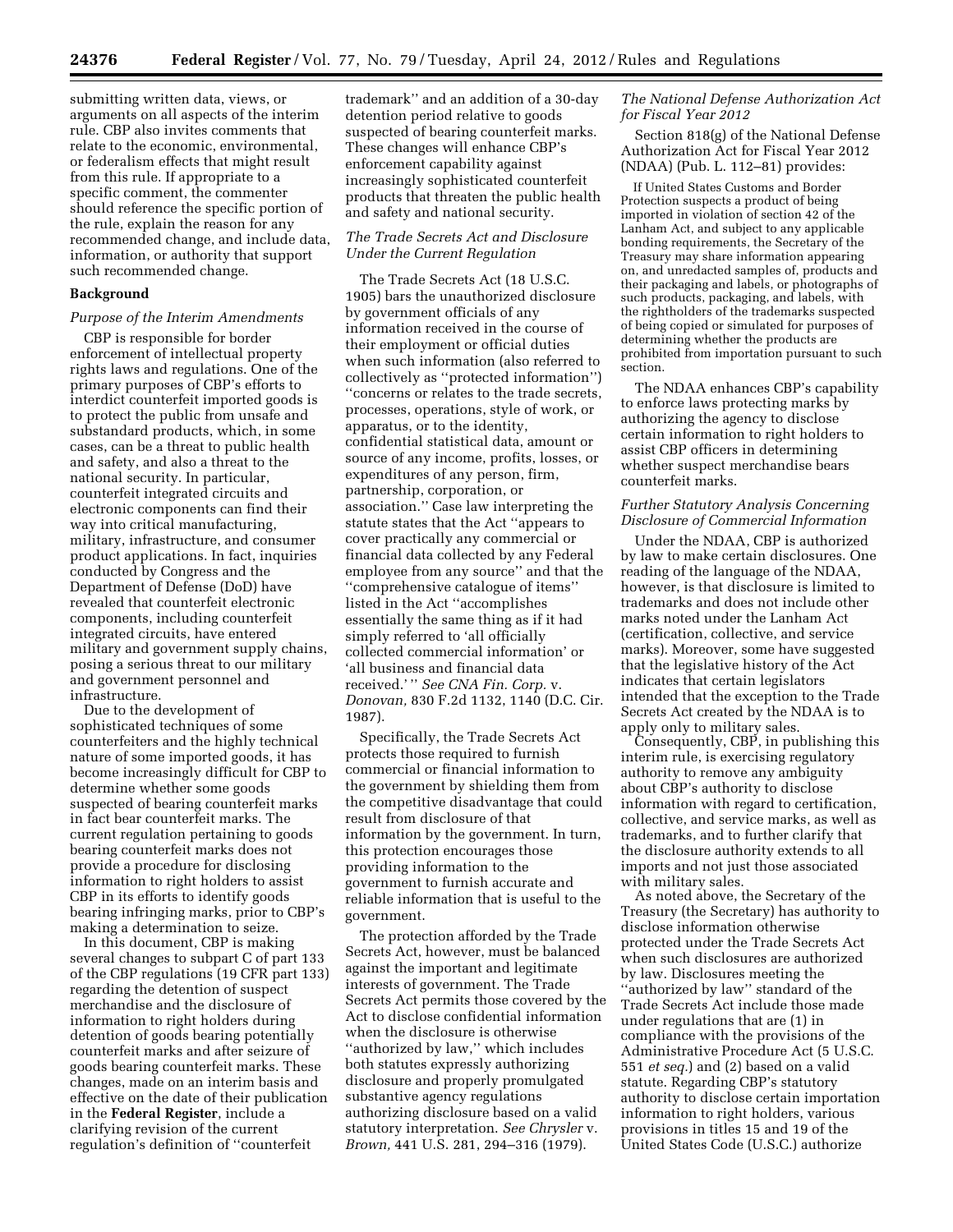CBP to promulgate regulations to enforce prohibitions against the importation of merchandise that infringes intellectual property rights.

Section 42 of the Lanham Act (15 U.S.C. 1124) prohibits the importation of merchandise bearing a mark which copies or simulates a registered mark. In order to aid CBP in enforcing this prohibition, section 42 provides for the recordation of registered marks under such regulations as the Secretary of the Treasury shall prescribe. Sections 526(e) and 595a(c) of the Tariff Act of 1930, as amended (19 U.S.C. 1526(e), and

19 U.S.C. 1595a(c)), prohibit the importation of merchandise bearing a counterfeit mark and the introduction or attempted introduction into the United States of merchandise or packaging in which, inter alia, trademark or trade name protection violations are involved, including, but not limited to violations of sections 1124, 1125 and 1127 of Title 15 (sections 42, 32 and 45 of the Lanham Act). Moreover, section 526(e) of the Tariff Act of 1930, as amended, (19 U.S.C. 1526(e)) requires CBP to notify the owner of the trademark when merchandise bearing a counterfeit mark within the meaning of section 1127 of Title 15 and imported in violation of section 1124 of Title 15 is seized. Section 624 of the Tariff Act of 1930, as amended (19 U.S.C. 1624), authorizes the Secretary of the Treasury to promulgate regulations to carry out the provisions of the Tariff Act of 1930, as amended. Collectively, these statutes authorize the Secretary of the Treasury, in instances where identification of suspected violative merchandise requires the assistance of right holders for the specific and limited purpose of determining whether imported merchandise bears a counterfeit mark, to provide for the disclosure of certain information to right holders upon importation.

The interim rule is intended to support the statutory enforcement scheme discussed above and to allow CBP officers, without violating the Trade Secrets Act, to disclose information that might reveal otherwise confidential commercial or financial information in order to assist CBP in identifying merchandise bearing counterfeit marks at the time of detention.

### *Notice Provision To Prevent Economic Harm to Legitimate Importers*

In addition, CBP is putting in place a procedure that provides the importer the opportunity to demonstrate to CBP, within seven (7) days (exclusive of weekends and holidays) of a notice of

detention, that the article in question does not bear a counterfeit mark, before releasing information to the right holder. Only absent such a demonstration by the importer will information, images, or samples be shared with the right holder. This procedural safeguard is intended to achieve the policy goals of the NDAA in a manner consistent with maintaining the flow of information to the government, fostering competition, keeping prices low, and maintaining consumer choice.

Information that is covered by the Trade Secrets Act and obtained from an importer, including the importer's name and place of business, manufacturer's identity, supply chain, and other confidential commercial or financial information, if disclosed, could provide insights into the importer's business operations, processes, style of work, and income, all inuring to the importer's competitive disadvantage. For example, product coding, such as serial numbers, and SKUs often incorporates information about where and when a product was manufactured, as well as other information that could allow one to identify information about the manufacture of the product. It is likewise possible that such information could directly or indirectly reveal the identity of wholesalers, exporters, or other parties in the importer's supply chain and the timing and pricing of the transactions involving those entities. Such confidential commercial or financial information, if not properly protected, could be used by competitors to an importer's economic disadvantage, potentially resulting in reduced competition and consumer choice with attendant increases in prices.

### *Interim Amendments Concerning Pre-Seizure Disclosure of Information*

This document is amending the CBP regulations to allow CBP to provide right holders, for the limited purpose of assisting CBP in making infringement determinations, with any information appearing on merchandise and/or its retail packaging, or a sample of the merchandise including its retail packaging, when CBP reasonably suspects that such merchandise and/or packaging may bear a counterfeit mark (see § 133.21(b)(1) of this rule). This disclosure of information, which includes images (photographs) or samples, as appropriate, could potentially disclose confidential commercial or financial information otherwise protected under the Trade Secrets Act. The interim regulation also includes a procedure that allows an importer, prior to release of the

information, the opportunity to establish, within seven (7) days (excluding weekends and holidays) of a notice of detention, that the marks are not counterfeit. Only absent such a demonstration by the importer will the disclosure be made to the right holder.

In conjunction with the interim rule's procedure outlined above, CBP is adding to the regulation a 30-day period (and an extension, if requested by the importer for good cause) to commence upon presentation of the goods for examination, within which a determination with respect to admissibility will be made (see § 133.21(b) of this rule). Under the interim regulation, CBP will issue the notice of detention within five days of its detention decision, starting the seven-day period within which the importer may demonstrate that the goods do not bear a counterfeit mark. Only if such demonstration is untimely or insufficient will CBP release information to the right holder.

In brief summation, this change to the regulations concerning counterfeit marks, in principal part, allows CBP, prior to seizure, to release to right holders information appearing on goods (and/or their retail packaging), and on images and samples, that are not redacted, i.e., images showing the merchandise (and/or its retail packaging) in its condition as presented for examination and samples (and/or its retail packaging) in their condition as so presented. This allows the right holder to assist CBP in its enforcement effort to prevent the entry of goods bearing counterfeit marks. However, in certain circumstances, DHS criminal investigators may provide right holders such information or samples without notifying the importer, for example to obtain from the right holder evidence that will assist the investigators in demonstrating probable cause when they seek a judicial order in the course of a criminal or national security investigation.

## *Other Interim Amendments To Clarify and Maintain Consistency With the Current Regulations*

As mentioned previously, CBP is also making a clarifying amendment to the definition of ''counterfeit trademark.'' The amended definition of ''counterfeit mark'' uses the term ''mark'' instead of ''trademark'' (see § 133.21(a) of this rule).

In addition, CBP is amending the regulations pertaining to goods bearing copying or simulating marks and restricted gray market goods to correct an inconsistency in the regulatory scheme for such goods (19 CFR 133.22(f)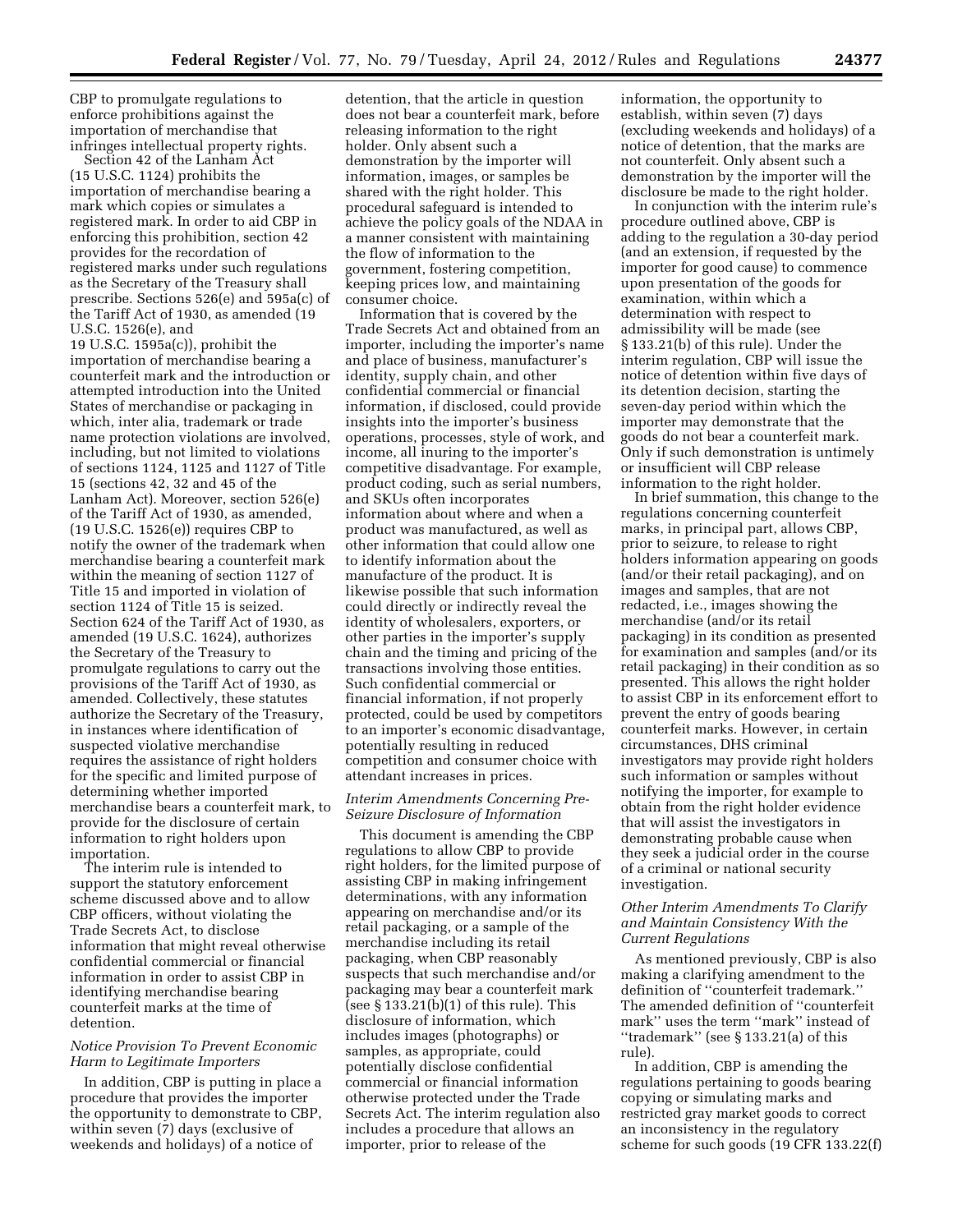and 133.23(f), respectively). The 30-day detention period for these goods is set forth in § 133.25 of the CBP regulations, and this procedure provides for extension of the detention period applicable to these goods upon good cause shown. Therefore, CBP is removing from §§ 133.22(f) and 133.23(f) inconsistent language that appears to restrict the respective detention periods to only 30 days.

Lastly, CBP is amending the provisions of 19 CFR 151.16(a) regarding detention of merchandise to make them consistent with the interim regulations in this rulemaking. The regulations pertaining to detention of merchandise exclude from their applicability imported articles suspected of being infringing copies or phonorecords, imported goods bearing marks which are confusingly similar to recorded trademarks, and imported restricted gray market merchandise. The interim amendment to section 151.16(a) excludes imports of goods suspected of bearing counterfeit marks from the applicability of the regulations pertaining to detention of merchandise.

### **Inapplicability of Notice and Delayed Effective Date Requirements**

As explained previously in this document (*see* ''Purpose of the Interim Amendments'' subsection in the *Background* section), CBP is responsible for enforcement of intellectual property rights laws and regulations at the border. An important goal of CBP efforts to interdict counterfeit imported goods is to protect the public from unsafe and substandard counterfeit products. In addition, counterfeit goods present a threat to national security and our critical infrastructure. Counterfeit integrated circuits and electronic components can be used in critical manufacturing, military, infrastructure, and consumer product applications. Inquiries conducted by Congress and the DoD have revealed that counterfeit electronic components, including counterfeit integrated circuits, have entered military and government supply chains, posing a serious threat to our military and government personnel and infrastructure. Moreover, interdiction of counterfeit goods has been made increasingly difficult due to the development of sophisticated techniques used by some counterfeiters and the highly technical nature of some imported goods.

Because this rule addresses an immediate need to address without delay vulnerabilities in our military and government procurement processes, as well as an immediate need to interdict goods bearing counterfeit marks that

pose health and safety risks to the American public, CBP has determined that it would be contrary to the public interest to delay the effective date of this rule. Therefore, CBP has determined that in accordance with the sections 553(b)(B) and 553(c) of the Administrative Procedure Act (5 U.S.C 553), good cause exists to dispense with the prior comment requirement and delayed effective date requirement. Subsection 818(g) of the NDAA was effective upon enactment, but the authority it provides the Secretary is discretionary and not mandatory. Accordingly, although some may interpret the statute to allow the Secretary to exercise his discretionary authority without amending CBP's existing regulations, CBP believes that amending the existing, more restrictive regulations is consistent with the requirements of the Administrative Procedure Act and will eliminate any legal ambiguity. The interim regulations also promote transparency and provide an important opportunity to gather feedback and input from stakeholders regarding implementation of § 818(g) of the NDAA.

### **Executive Orders 12866 and 13563**

Executive Orders 13563 and 12866 direct agencies to assess costs and benefits of available regulatory alternatives and, if regulation is necessary, to select regulatory approaches that maximize net benefits (including potential economic, environmental, public health and safety effects, distributive impacts, and equity). Executive Order 13563 emphasizes the importance of quantifying both costs and benefits, of reducing costs, of harmonizing rules, and of promoting flexibility. This rule has been designated a ''significant regulatory action'' although not economically significant, under section 3(f) of Executive Order 12866. Accordingly, the rule has been reviewed by the Office of Management and Budget.

## **Regulatory Flexibility Act**

Because a notice of proposed rulemaking is not required under section 553(b)(3)(B) of the APA for the reasons described in the *Inapplicability of Notice and Delayed Effective Date Requirements* section of this document, the provisions of the Regulatory Flexibility Act, as amended (5 U.S.C. 601 *et seq.*), do not apply to this rulemaking. Accordingly, this interim rule is not subject to the regulatory analysis or other requirements of 5 U.S.C. 603 and 604.

### **Signing Authority**

This rulemaking is being issued in accordance with 19 CFR 0.1(a)(1), pertaining to the authority of the Secretary of the Treasury (or that of his or her delegate) to approve regulations concerning trademark enforcement.

#### **Paperwork Reduction Act**

In accordance with the Paperwork Reduction Act of 1995 (44 U.S.C. 3507), the collections of information for this document are included in an existing collection for Notices of Detention (OMB control number 1651–0073). An agency may not conduct, and a person is not required to respond to, a collection of information unless the collection of information displays a valid control number assigned by OMB.

The burden hours related to the Notices of Detention for OMB control number 1651–0073 are as follows:

*Number of Respondents:* 1,350. *Number of Responses:* 1,350. *Time per Response:* 2 hours. *Total Annual Burden Hours:* 2,700. There is no change in burden hours under this collection with this rule.

#### **List of Subjects**

#### *19 CFR Part 133*

Copying or simulating trademarks, Copyrights, Counterfeit trademarks, Customs duties and inspection, Detentions, Reporting and recordkeeping requirements, Restricted merchandise, Seizures and forfeitures, Trademarks, Trade names.

### *19 CFR Part 151*

Customs duties and inspection, Examination, Imports, Penalties, Reporting and recordkeeping requirements, Sampling and testing.

### **Amendments to the CBP Regulations**

For the reasons stated above in the preamble, CBP is amending parts 133 and 151 of title 19 of the Code of Federal Regulations (19 CFR parts 133 and 151) to read as follows:

### **PART 133—TRADEMARKS, TRADE NAMES, AND COPYRIGHTS**

■ 1. The general authority citation for part 133 and the specific authority citation for § 133.21 through 133.25 are revised, to read as follows:

**Authority:** 15 U.S.C. 1124, 1125, 1127; 17 U.S.C. 101, 601, 602, 603; 19 U.S.C. 66, 1202, 1499, 1526, 1624; 31 U.S.C. 9701;

\* \* \* \* \* Sections 133.21 through 133.25 also issued under 18 U.S.C. 1905; Sec. 818(g), Pub. L. 112–81.

\* \* \* \* \*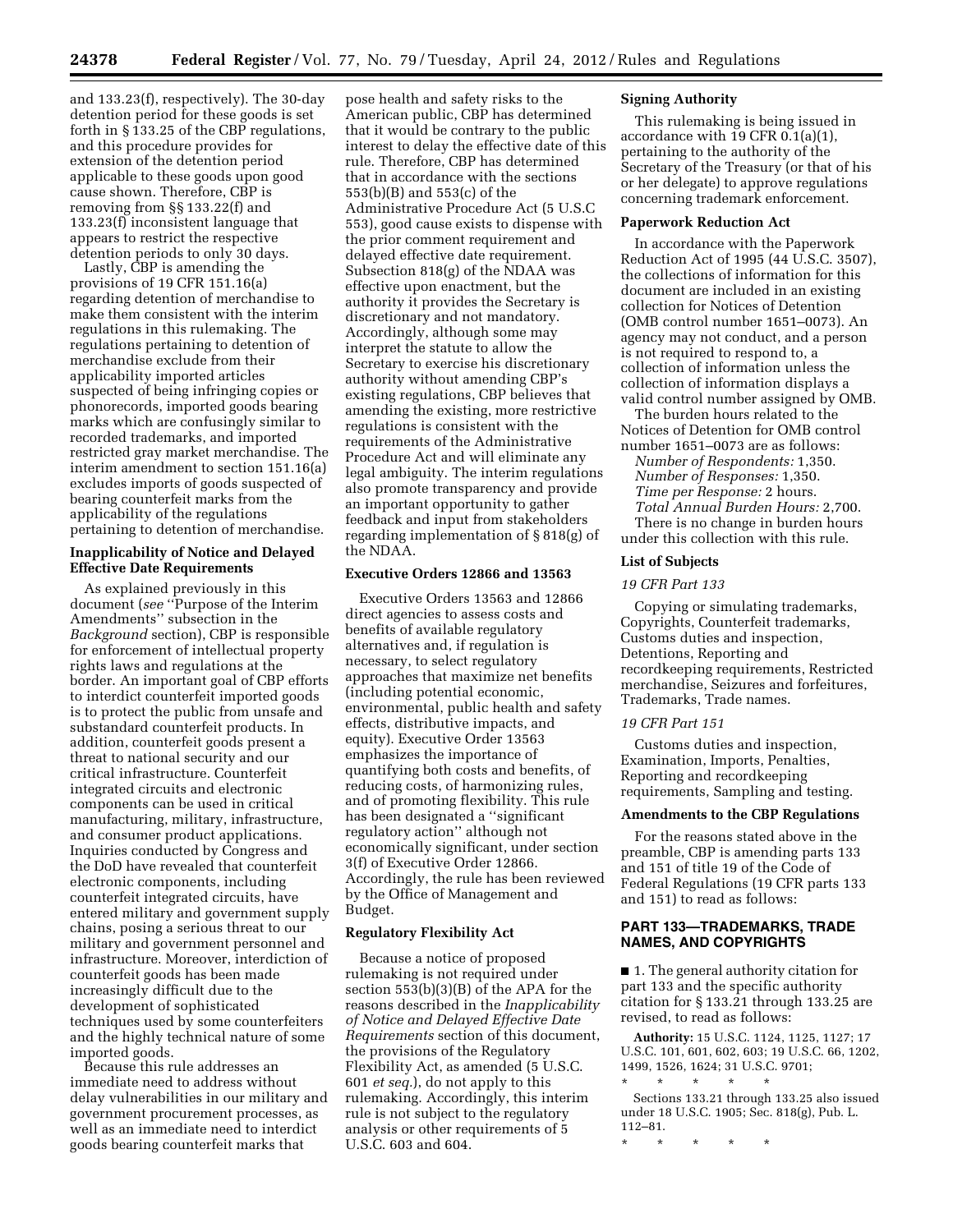■ 2. The heading for subpart C is revised to read as follows:

# **Subpart C—Importations Bearing Recorded Marks or Trade Names**

■ 3. Section 133.21 is revised to read as follows:

### **§ 133.21 Articles suspected of bearing counterfeit marks.**

(a) *Counterfeit mark defined.* A ''counterfeit mark'' is a spurious mark that is identical with, or substantially indistinguishable from, a mark registered on the Principal Register of the U.S. Patent and Trademark Office.

(b) *Detention.* CBP may detain any article of domestic or foreign manufacture imported into the United States that bears a mark suspected of being a counterfeit version of a mark that is registered with the U.S. Patent and Trademark Office and is recorded with CBP pursuant to subpart A of this part. The detention will be for a period of up to thirty days from the date on which the merchandise is presented for examination. The 30-day time period may be extended for up to an additional thirty days for good cause shown by the importer. In accordance with 19 U.S.C. 1499, if after the detention period and any authorized extensions the article is not released the article will be deemed excluded for the purposes of 19 U.S.C. 1514(a)(4).

(1) *Notice to importer of detention and possible disclosure.* Within five days (excluding weekends and holidays) from the date of a decision to detain, CBP will notify the importer in writing of the detention. The notice will inform the importer that a disclosure of information concerning the detained merchandise may be made to the owner of the mark to assist CBP in determining whether any marks are counterfeit, unless the importer presents information within seven days of the notification (excluding weekends and holidays) establishing to CBP's satisfaction that the detained merchandise does not bear a counterfeit mark. CBP may disclose information appearing on the merchandise and/or its retail packaging, images (including photographs) of the merchandise and/or its retail packaging in its condition as presented for examination, or a sample of the merchandise and/or its retail packaging in its condition as presented for examination. The release (disclosure) of a sample is subject to the bond and return requirements of paragraph (c) of this section. Where the importer does not timely provide information or the information provided is insufficient for CBP to determine that

the merchandise does not bear a counterfeit mark, CBP may proceed with the disclosure to the owner of the mark, and will so notify the importer. Disclosure under this section may include any serial numbers, dates of manufacture, lot codes, batch numbers, universal product codes, or other identifying marks appearing on the merchandise or its retail packaging, in alphanumeric or other formats.

(2) *Notice to owner of the mark and disclosure of information.* From the time merchandise is presented for examination until the time a notice of detention is issued, CBP may disclose to the owner of the mark any of the following information in order to obtain assistance in determining whether an imported article bears a counterfeit mark. Once a notice of detention is issued, CBP will disclose to the owner of the mark the following information, if available, within thirty days (excluding weekends and holidays) from the date of detention:

(i) The date of importation;

(ii) The port of entry;

(iii) The description of the merchandise from the entry;

(iv) The quantity involved; and (v) The country of origin of the merchandise.

(3) *Redacted images and samples made available to the owner of the mark.* Notwithstanding the notice and seven-day response procedure of paragraph (b)(1) of this section, CBP may, at any time after presentation of the merchandise for examination, provide to the owner of the mark images or a sample of the detained merchandise or its retail packaging, provided that identifying information has been removed, obliterated, or otherwise obscured. Identifying information includes, but is not limited to, serial numbers, dates of manufacture, lot codes, batch numbers, universal product codes, the name or address of the manufacturer, exporter, or importer of the merchandise, or any mark that could reveal the name or address of the manufacturer, exporter, or importer of the merchandise, in alphanumeric or other formats. CBP will release to the owner of the mark a sample under this paragraph when the owner furnishes CBP a bond in the form and amount specified by the port director, conditioned to hold the United States, its officers and employees, and the importer or owner of the imported article harmless from any loss or damage to the sample resulting from the furnishing of a sample by CBP to the owner of the mark. CBP may demand the return of the sample at any time. The owner of the mark must return the

sample to CBP upon demand or at the conclusion of any examination, testing, or similar procedure performed on the sample. In the event that the sample is damaged, destroyed, or lost while in the possession of the owner of the mark, the owner must, in lieu of return of the sample, certify to CBP that: ''The sample described as [insert description] and provided pursuant to 19 CFR 133.21(b)(3) was (damaged/destroyed/ lost) during examination, testing, or other use.''

(c) *Unredacted samples made available to the owner of the mark prior to seizure.* A sample of the imported merchandise may be released prior to seizure to the owner of the mark in accordance with paragraph (b)(1) of this section. CBP will release to the owner of the mark a sample under this paragraph when the owner furnishes CBP a bond in the form and amount specified by the port director, conditioned to hold the United States, its officers and employees, and the importer or owner of the imported article harmless from any loss or damage to the sample resulting from the furnishing of a sample by CBP to the owner of the mark. CBP may demand the return of the sample at any time. The owner of the mark must return the sample to CBP upon demand or at the conclusion of any examination, testing, or similar procedure performed on the sample. In the event that the sample is damaged, destroyed, or lost while in the possession of the owner of the mark, the owner must, in lieu of return of the sample, certify to CBP that: ''The sample described as [insert description] and provided pursuant to 19 CFR 133.21(c) was (damaged/destroyed/lost) during examination, testing, or other use.''

(d) *Seizure.* Upon a determination by CBP, made any time after the merchandise has been presented for examination, that an article of domestic or foreign manufacture imported into the United States bears a counterfeit mark, CBP will seize such merchandise and, in the absence of the written consent of the owner of the mark, forfeit the seized merchandise in accordance with the customs laws. When merchandise is seized under this section, CBP will disclose to the owner of the mark the following information, if available, within thirty days (excluding weekends and holidays) from the date of the notice of seizure:

- (1) The date of importation;
- (2) The port of entry;
- (3) The description of the
- merchandise from the entry; (4) The quantity involved;

(5) The name and address of the manufacturer;